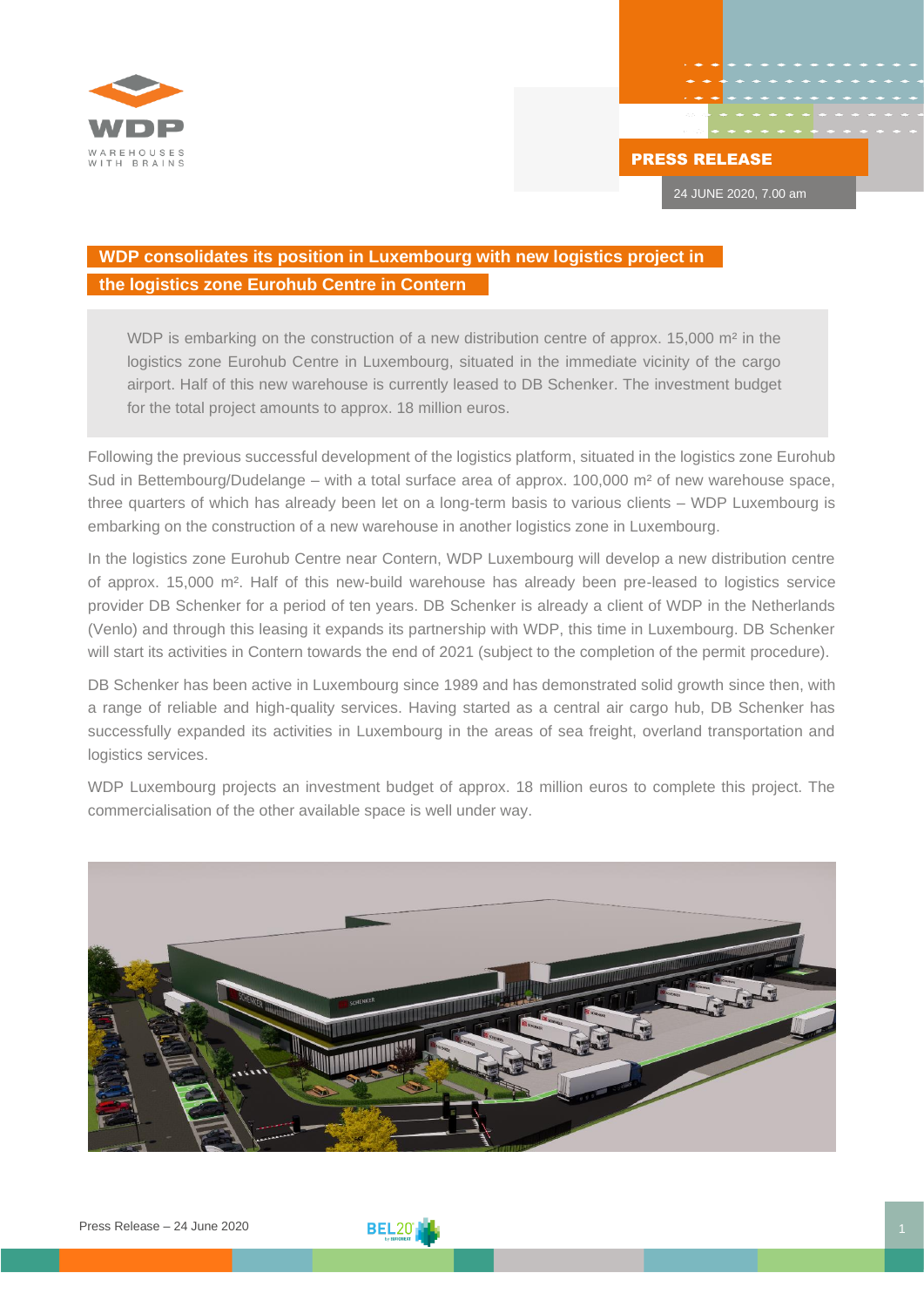

## **Eurohub Centre, multimodal logistics hub for air transport**

The logistics zone Eurohub Centre near Contern is situated in the immediate vicinity of Luxembourg's cargo airport and is therefore extremely suitable for logistics activities linked to air transport, directly connected to the motorway. Geographically situated in the heart of Europe, Luxembourg's cargo airport is one of the most important cargo airports in Europe, which in normal circumstances is responsible for numerous daily flights to all of the six continents. Its direct access to the road network makes the zone an excellent base for transport to the most important European destinations. The combination of the road network and the considerably expanded distribution facilities guarantees a direct connection – within 24 hours – to the most important European consumer markets.

**"Our presence with more than 100,000 m² of new-build warehouses for renowned clients shows the strength of Luxembourg as a logistics hub and the crucial role of the Grand Duchy "In these times, the expansion of WDP in Luxembourg in support of the logistics activities of a renowned client like DB Schenker, is a clear expression of confidence in the Luxembourg region as an important focal point of logistics in Europe." "As further growth in the current location was not possible due to a lack of warehouse and experience in building projects in the Benelux. The building will be completed in accordance "Our new terminal enables us to offer a comprehensive service portfolio in the total supply**